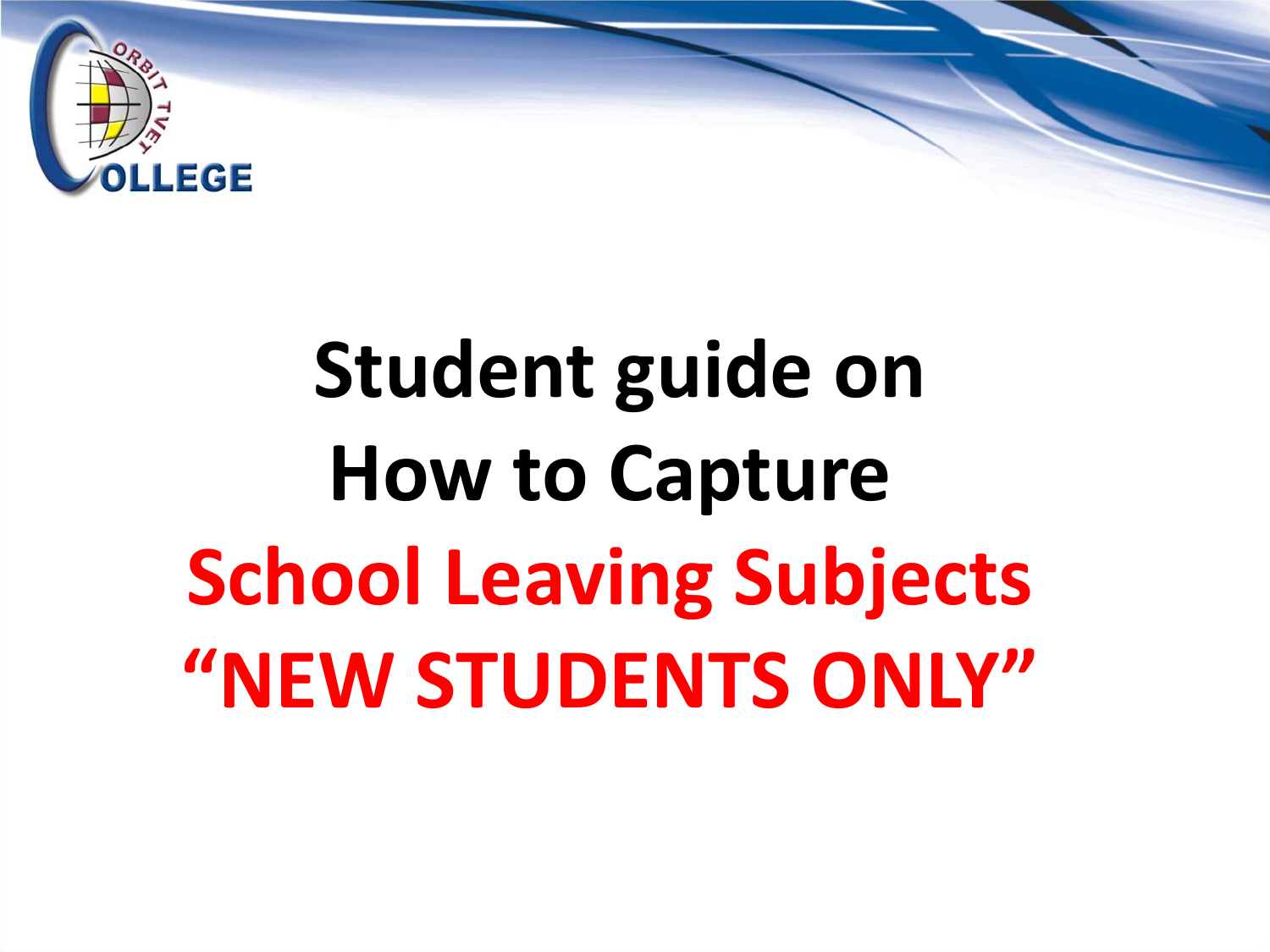# **OLLEGE**

### **Steps on How to capture School leaving subject**

**Step 1**. Capture the following:

- **Type** the year and month (e.g. 202011) of the latest results passed that you will be submitting for your application - Use keypad/board of your phone/ PC
- **V** Select the type of pass- Click on magnifying glass.
- **V** Select the subjects passed- Click on magnifying glass
- **Select / Type** the rating of the subject ( S)-Click on magnifying glass
- **Type** the Symbol for Mid Year (If you are still studying at the School) or Symbol for Final Year (if you have completed the Highest Grade at School)- Use keypad/board of your phone/ PC

**Step 2**. Make sure all subjects and results have been captured (Verify before saving).

#### **Step 3**. Click on "**Save**".

**Reminder: After capturing and Academic application submit electronic copy of Results and other documents to the email address of the campus of your interest.**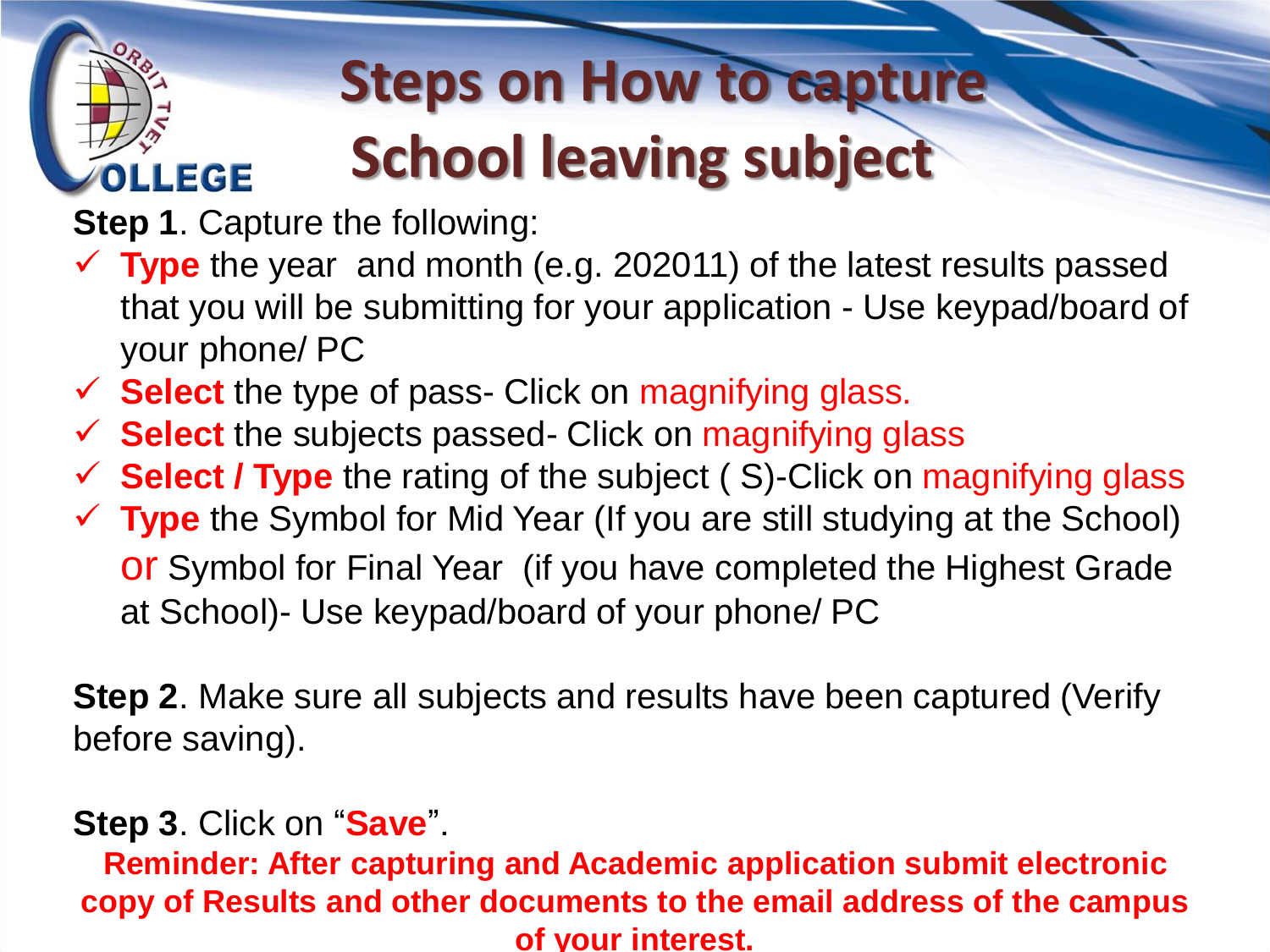## **LLEGE**

If you need further information Clarity, Click on the "Question" Mark" shown in red block.



https://orbit41app.orbitcollege.co.za/itsdocs/S00001-1.html - Internet Explorer

 $= 0$ 

x

**DODDDDD Matric Subjects {S00001-1}** 

**Student Web** 

Application **View Appli** Update Pe Personal 0 **Address V Schools A Enter Scho Enter Prev Submit Ap Process S View Com**  $\sim$  Registratio

- $\vee$  Residence
- $\sim$  Residence
- $\cdot$   $P$  is dont A

This process is used to enter Matric Subjects and the processes can be maintained on {STWEBM-2}. This is a mandatory processes and must be completed before a student can continue with his/her application.

The following information is required in respect of each matric subject, and any number of subjects may be entered.  $\Box$  Three sets of symbols may be entered: those for the pre-final exam (e.g. Grade 11), the mid-final year (e.g. DMock Matric $\Box$  or June exams in the final year), and the final year symbol in the external examination.

- A. Matric Date (YYYYMM) The examination in which the student obtained the symbol in the subject.  $\square$
- **B.** Matric Type The LOV will display all valid Matric Types as defined in  ${SOODE3-1b3}$
- C. Matric Subject The LOV will display all valid Matric Subjects as defined in  ${SCODE-5}$ .
- D. Subject Grade<sup>[]</sup> The LOV will display all valid Subject Grades as